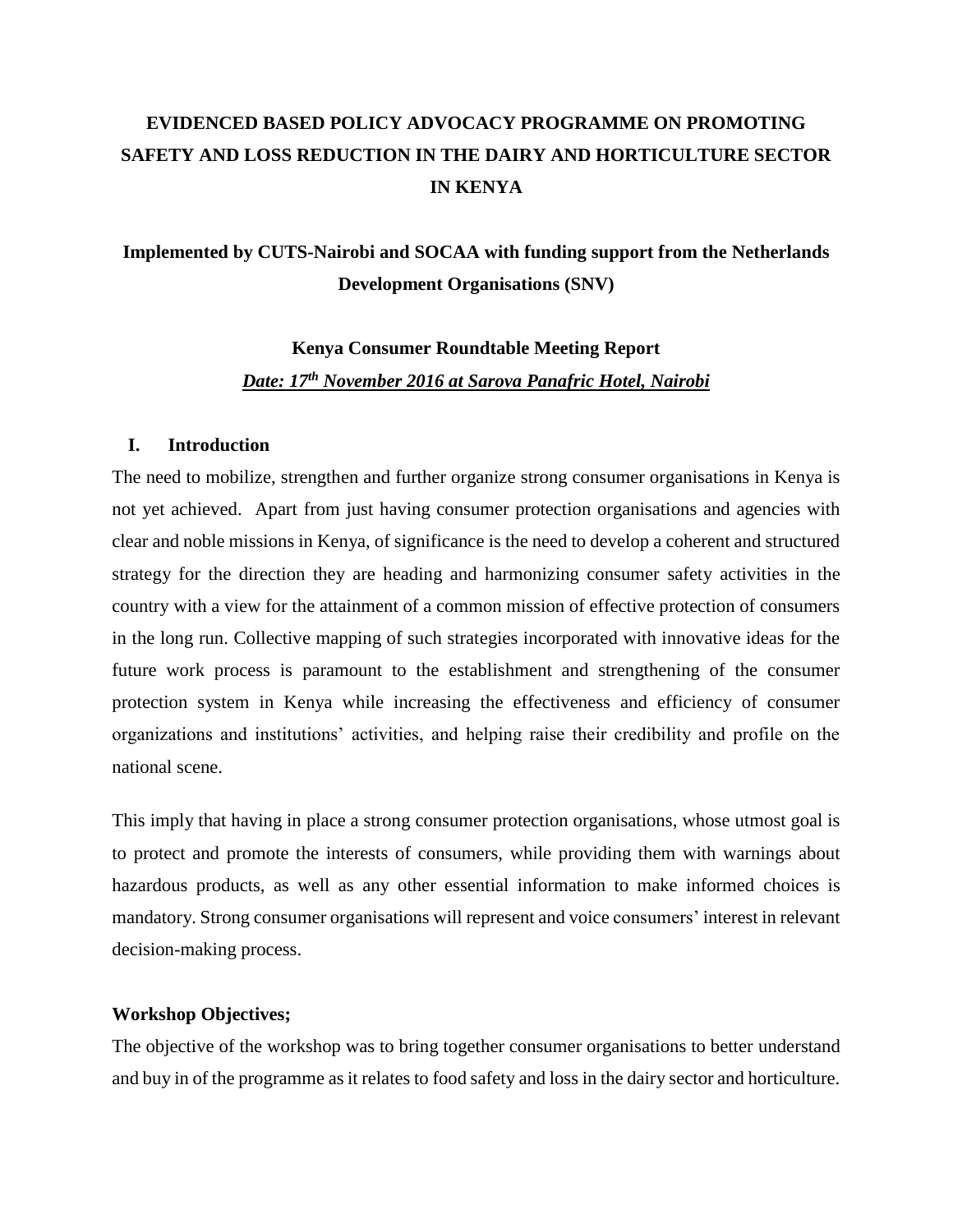It also involved key government agencies/ policy makers and regulators responsible for regulation of the food safety sectors and consumer welfare in forging the way forward on enhancing consumer protection in the country. These included the Competition Authority of Kenya (CAK), Ministry of Health, Ministry of Agriculture, the Kenya Dairy Board (KDB), Horticultural Crop Directorate (HCD) and the Agriculture and Food Authority (AFA).

The Netherlands development organisations (SNV) is supporting CUTS Nairobi and SOCAA to address food safety and loss concerns in the horticulture and dairy sectors through evidence generation, sharing of best practices, knowledge and resources on issues of consumer food safety in Kenya. The programme dubbed Voice for Change (V4C) held a one day a Kenya consumer roundtable meeting to bring together consumer organizations and consumer protection agencies in the country to deliberate on the consumer protection initiatives in Kenya, in the dairy and horticulture sector.

#### **Opening remarks**

The discussions started at 9.30 am with opening remarks from Mr. Clement Onyango, Director, CUTS Nairobi, Mr. Eric O of Society of Crop Agribusiness Advisors of Kenya (SOCAA) and Mrs. Mary Njuguna of SNV. They all gave brief profiles of their representing organisations and the overall objective of the programme.

Mr. Clement Onyango introduced CUTS as a civil society organisation working on promoting cooperation on trade and sustainable economic development and creating long-term capacity of civil society representatives in the region to address the issues of equity and accountability in the economic system.

Mr. Eric Ogumo from SOCAA described SOCAA is society of professionals in agriculture dedicated to advancing professional crop production and enhancing agribusiness value chains Mrs. Mary Kimwadu introduced the objectives of the programme and the work of SNV operations in Kenya for the past 50 years in Agriculture, Energy, Horticulture, Dairy and WASH sectors. She explained that this programme is about capacity building of civil society organisations in policy advocacy on food safety in Kenya. The programme is collaborative through evidence as a key factor for advocacy issues. They have currently partnered with 10 organisations in the programme.

#### **II. The Role of Consumers in Promoting Food Safety in Dairy and Horticulture Sectors**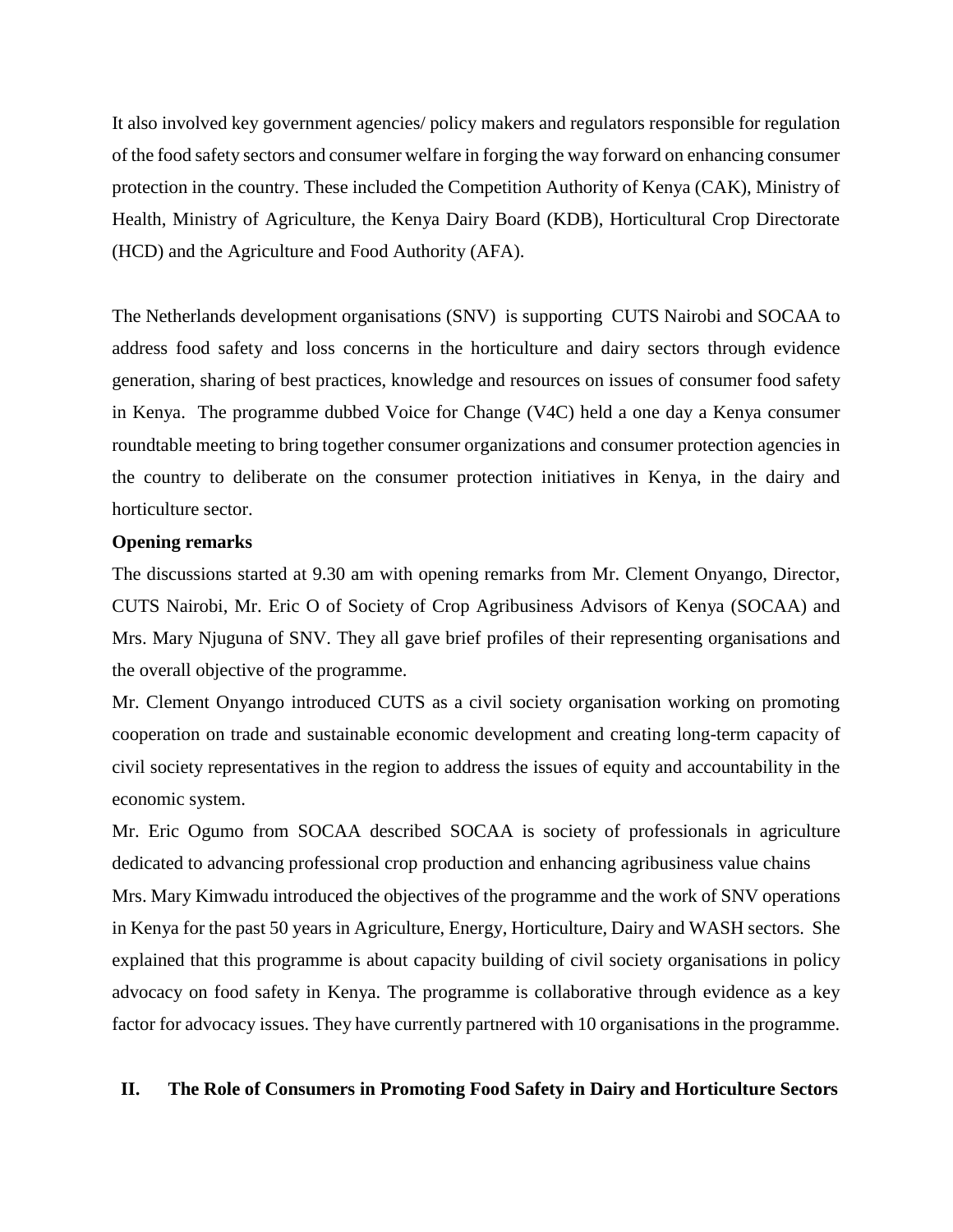#### **Presenter:** Daniel Asher, CUTS & Rikii Aguda,SOCAA.

This presentation illustrated the role of the consumer organisations on the consumer protection issues. It highlighted on the legal rational for protecting consumers and the history of consumer protection in Kenya. It also pointed on the milestone in terms of having a one stop consumer protection organisation in Kenya. He stated that for government, there is the need for enforceable standards that are convincing to both consumers and industry. On the consumers' side, food control systems must provide meaningful protection against real and important hazards while the industry needs standards that permit flexibility and efficiency in producing and marketing foods that will serve their customers.

All consumers should receive equal levels of protection and this ultimately means consumers will pay the costs for food safety standards both through taxes (to fund safety control activities) and through food prices, which must reflect all the costs of production, including the cost of quality assurance. Consumer protection is a primary mandate of all economic regulators universally. To fulfil this mandate, regulators must ensure effective consumer participation in the regulatory process. Depending on how effectively regulators fulfil their mandate vis-à-vis consumers, the regulatory process benefits from a higher degree of consumer involvement.

Theory of change

#### Presenter; Rikki Aguda

The presentation focused on the Theory of Change (TOC) for the Food Nutrition and Security (FNS) under the V4C programme while addressing key areas of the possible collaboration with other consumer organisations. He stated the objective of the programme was to improve food security and nutrition through increased consumption of safe food and reduction of food losses through cohesiveness of food safety and food loss reduction policy and oversight. The change will also be achieved by increasing the capacity of consumers to drive demand for safe food and food loss reduction and to support value chain (production to consumption) adoption of food safety and food loss reduction systems at county level

## *Questions*

### *Q1.Why do we address food safety? Why the concern?*

There is recently a lot of increase in non-communicable diseases (NCDs) that are killing unknowing consumers across the country. Most consumers are not aware of the causes of these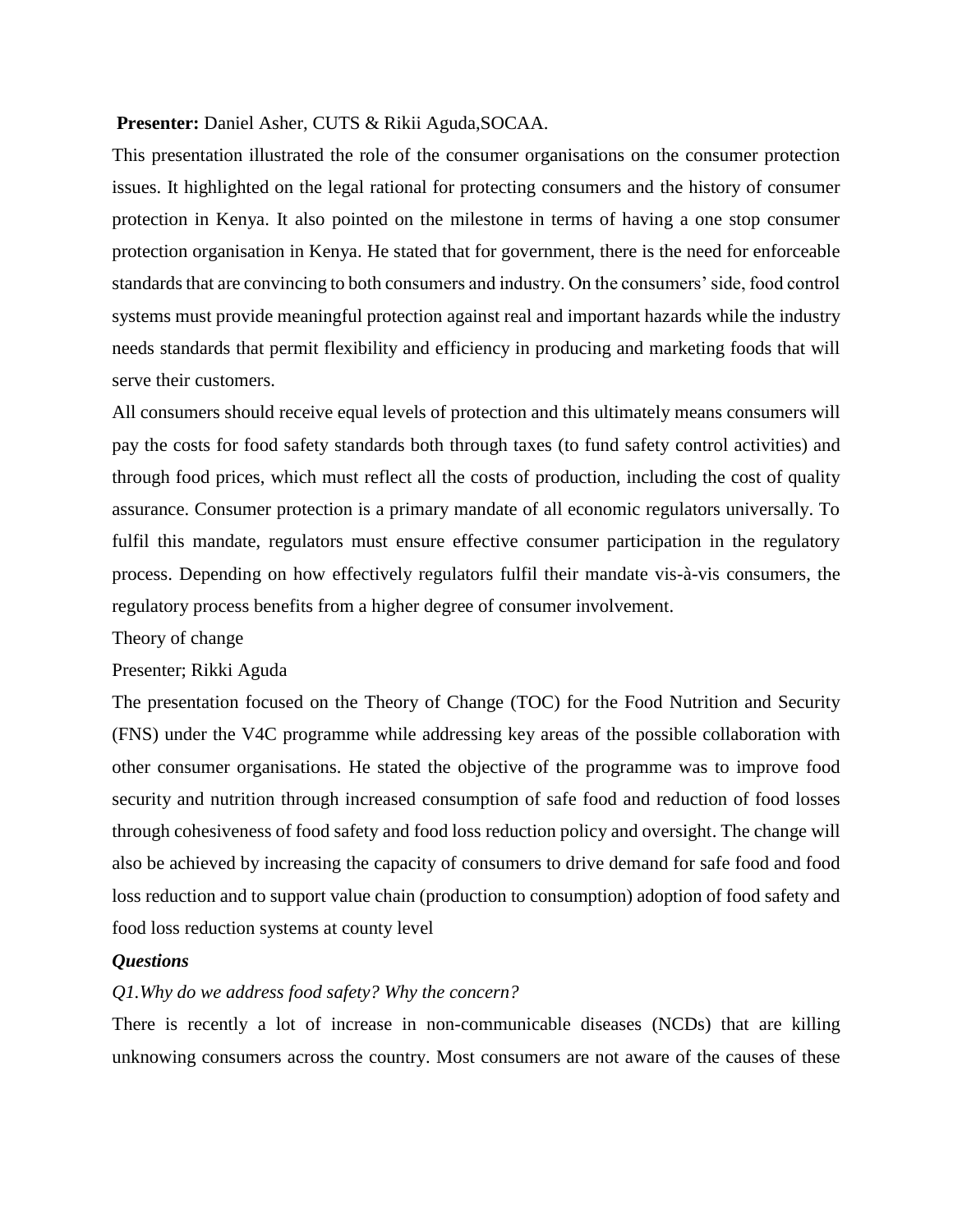ailments as they lack information and education so they can make informed choices in their consumption patterns.

#### *Q2. What is the role of health inspectorate services?*

Food handlers are given certificates of food handling after every six months. The health inspectors from the ministry conduct impromptu visits as a monitoring measure. The food standards in place are being consolidated to fit the East African standards level as well the AU standards. All stakeholders have been previously involved in developing these standards. All the standards being used for exports are also in the process of getting implemented locally.

*Q3. Who takes the responsibility of food safety* and consumer protection? Should consumer laws be consolidated into one specialized agency or should it be a shared responsibility of different bodies?

Producers, Processors and Traders have the responsibility for food safety and must have internal control programmes based on Hazard Analysis Critical Control Point (HACCP) principles which ensures that systems to trace food and feed back and forth in the chain are in place (Traceability). Producers and processors should apply Good Agricultural Practices (GAP), Good Manufacturing Practices and Good Hygienic Practices, etc. with the emphasis of food inspection on risk factors (that are likely to lead to food borne illness)

The role of consumer organisations is to sensitize all consumers to demand for safe products in the market. The government on the hand is to ensure appropriate regulations. In the two sectors, there is a lot of laxity in enforcing regulations for the domestic market.

Dairy Traders Association (DTA) reiterated that there is a lot of concern across the value chain. As much as traders are trained there are so many scrupulous middlemen who operate illegally without any certification. This is mostly the case of agro-vets who sell animal feeds and drugs that cause antibiotic resistance. Again, the milk dispensing machines situated in several consumer points is an issue of concern for the government that needs to inspect the quality and safety of these dispensers.

#### *Q4.How do we address safety issue if there are no standards in the first place?*

The main issue is setting up of standards in the local market. The AU succeeded in its mission because it set minimum standards for adhering with. There are a lot of brokers along the value chain who complicate the process of promoting food safety.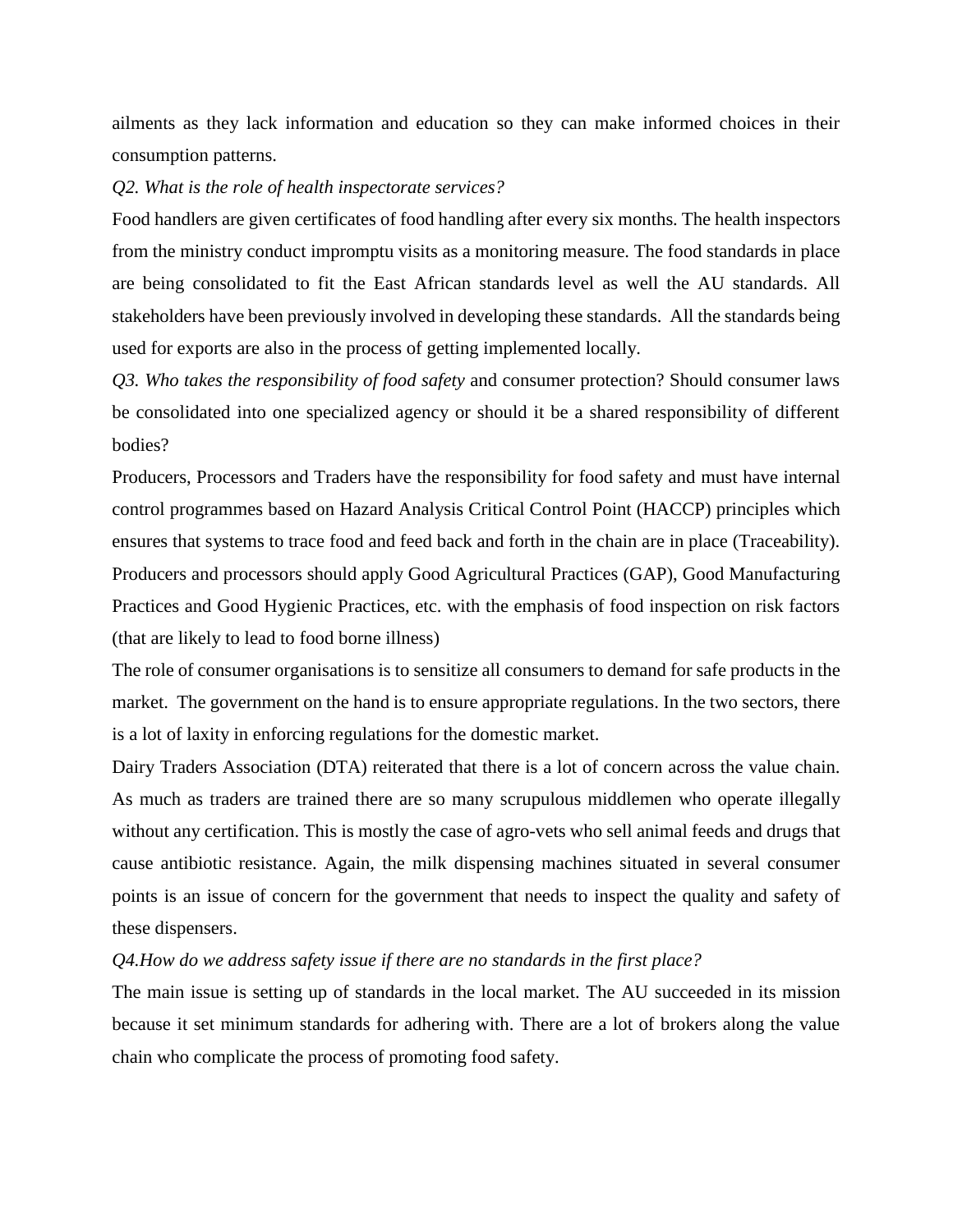## **III. The Role of Government and Regulators in Promoting Food Safety**

Presenter; Brenda Obura- Ministry of Health

The MOH is mandated to secure and maintain health as mandated under Cap 242 of the Kenyan constitution. The Ministry of Health also plays a leading role in ensuring food safety in the country. Article 43(1a) Cap 254 of the Kenyan constitution states that every Kenyan has a right to the highest attainable standard of health which is also enforced by Public Health Officers. It also makes provision for the prevention of adulteration of food, drugs and chemical substances. Protection of human, animal and plant health in today's global food market is an important challenge that must be addressed through internationally recognized health and food safety systems. Food and waterborne diarrheal diseases are leading causes of illness and death in less developed countries, killing approximately 2.2 million people annually, 1.9 million of whom are children. In Kenya, the food safety control system is multi-sectoral in approach and is embodied in various statutes implemented by various Government ministries/ departments and regulatory agencies.

## **The National Food Safety Control Committee (NFSCC)**

- Was established with the following mandates:
- To protect consumers' health by ensuring that food produced, distributed, marketed and consumed meets required standards of food safety.
- Coordinate formulation of food safety policy and supportive legal framework.
- Harmonize and Coordinate the implementation of food control activities including food and feed analysis, inspection and enforcement.
- Coordinate food safety Information, Education and Communication (IEC).
- Cover the whole food chain from primary production all the way to the final consumer, "Farm to Fork".
- Apply risk analysis principles and give priority to the greatest health risks.

## *Composition of NSFCC*

The membership of the NFSCC include: Ministry of Health (Food Safety Unit), Ministry of Agriculture, Livestock and Fisheries, KEPHIS, HCDA, KEBS, Kenya Dairy Board, Directorate of veterinary Services, Directorate of Fisheries and the Ministry of Trade and Industry.

## **Presenter; Wilfred Yako, Horticultural Crops Directorate (HCD)**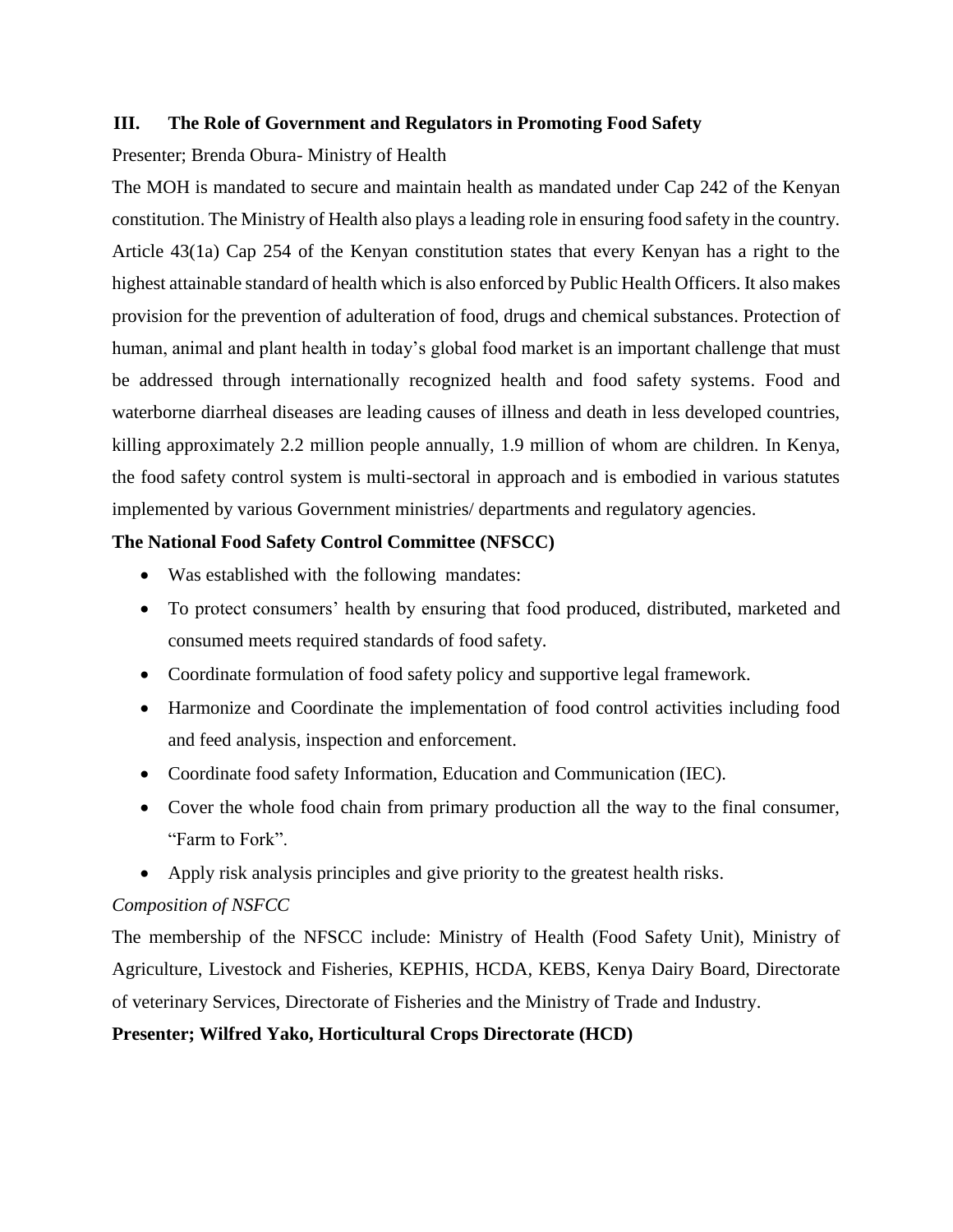Horticultural Crop Directorate regulates the horticulture sector with the aim of ensuring fair play and food safety- through licensing and application of rules using KS1758 and horticulture regulations (HCDA orders of 2011) and Crops Act 2013.

This is done through produce source verification and traceability, packing and transport inspection and enforcement of Horticulture code of conduct

*Challenges in the sector*

Among the challenges in the sector hindering efficient enforcement of these conducts are a lot of food safety checks on exports making it tedious task. The consumer awareness is low and the government puts a lot of efforts to food security while sideling food safety.

#### **Presentation from KDB by Kituto Kitele**

*Objectives of Regulating the Dairy Industry;* 

The Kenya Dairy Board has the following objectives in regulating the dairy industry: Safeguarding public health by protecting consumers from poor quality, unsafe and contaminated milk and milk products ;Creating a conducive business environment by creating a competitive and level playing ground amongst all stakeholders involved in milk marketing; Promoting milk processing and value addition to enhance the output by the dairy industry; Promoting domestic and export trade in milk and milk products by ensuring compliance to national, regional and international dairy standards and regulations.

*Some Key Quality Challenges and KDB Interventions*

There are specific challenges to the dairy sector that is impeding efforts in addressing safety and quality in the sector. In Kenya, there is still a large informal milk marketing sector whereby a lot of milk contaminations occur. The regulator is promoting capacity building and organization of informal traders (Forums with traders in Counties) to reduce these risks.

The enforcement of regulations (e.g. inspections and anti-hawking activities) is being taken seriously and inspections are done on a regular basis. The regulator now has a comprehensive Technical Dairy Regulations to improve enforcement (Management of produce, personnel, equipment, places and facilities regulations and milk dispenser regulations, among others).

Another challenge facing the sector is weak and fragmented stakeholder organizations to promote self-regulation in the sector. This is being addressed through organization of stakeholders e.g. Kenya Dairy Farmers Federation (KDFF), Kenya Dairy Processors Association (KDPA) and Dairy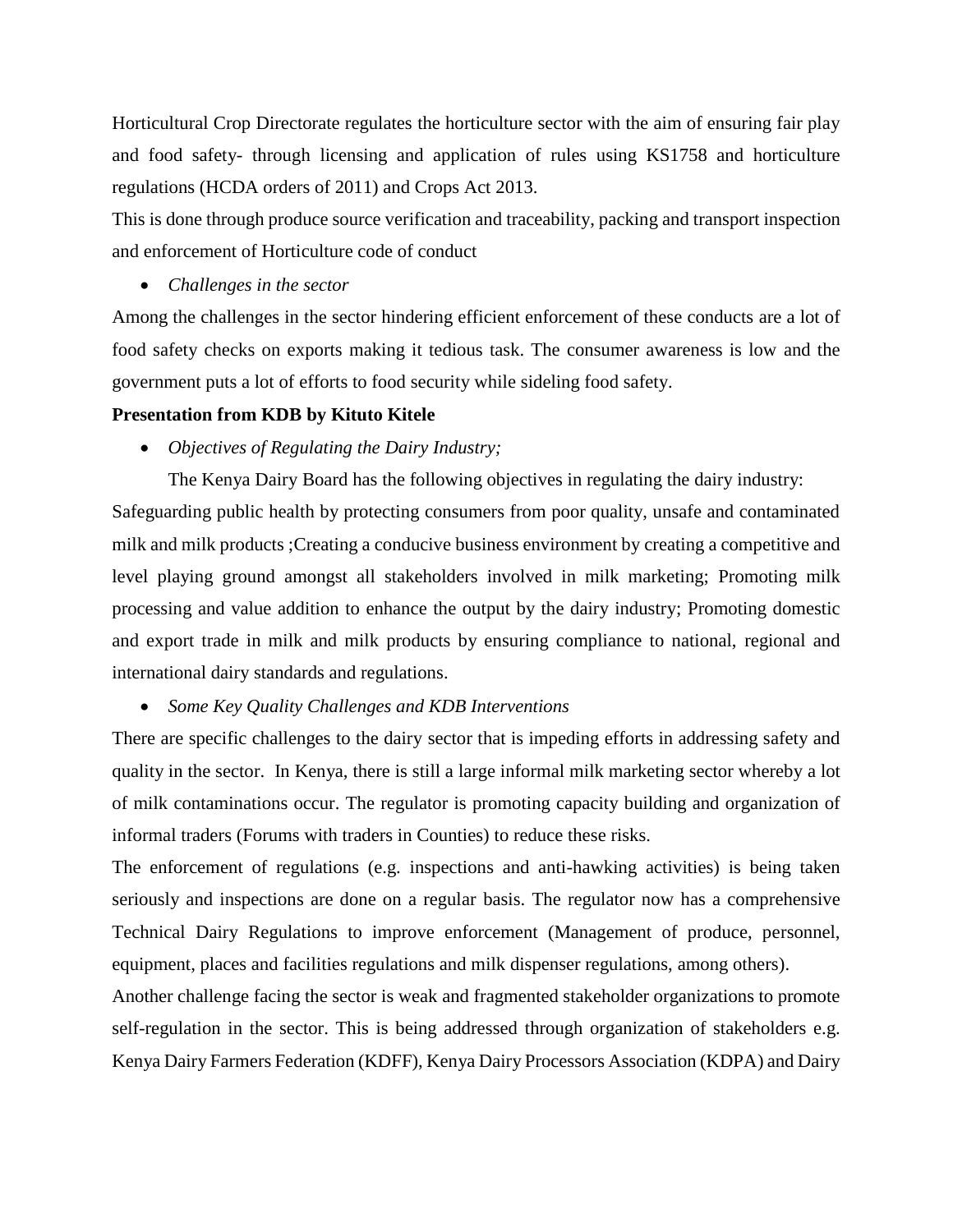Traders Organization (DTA) to support the establishment of dairy farmer groups and promote efforts to harmonize stakeholder organizations.

There are also inefficiencies in the dairy value chain arising from too many traders/intermediaries of raw milk. The regulator is addressing these by supporting the formation of producer groups and bulking units to utilize economies of scale.

Farmers are being encouraged to join contractual arrangements between themselves and milk buyers as this will increase networking and market linkages.

### **IV. Consumer Organisations Efforts in Kenya**

This session by other consumer groups focused on the various ongoing and completed consumer outreach efforts by the respective consumer organizations in Kenya. These included the evidence based policy advocacy in the country through engagement of key stakeholder's i.e. inclusive research and policy discussions by key government ministries and agencies, advocacy through the conventional media, organization of round tables involving key government persons and the public to deliberate on consumer issues and making policy recommendations. Other outreach activities already pursued by consumer organizations in Kenya included advocacy through social media e.g. use of consumer protection Google groups, consumer empowerment forums on face book, use of yahoo groups.

#### **Competition Authority of Kenya (CAK)**

CAK main mandate is to protect consumers in all sectors against false and misleading products in terms of quality and questionable contents. There is a provision of consumer safety in the law (2009 consumer protection bill) which ensures availability of standards to enable enforcement as well as consumer awareness and education. Therefore Consumers need to be aware of these standards. The institution also has a directive of working with consumer bodies/lobby groups. They are currently reviewing the law on how they will be engaging with the consumer organisations. Deliberations were consistent on the need for unity among the consumer lobby groups in representing issues facing consumers in the country instead of acting as competitors. Consumer lobby groups were advised to have responsible advocacy when voicing their concerns. It was also pointed out that consumer lobby groups need to have facts (evidence) that back up the issues they are addressing and the need to strike a balance between consumers and producers' interests when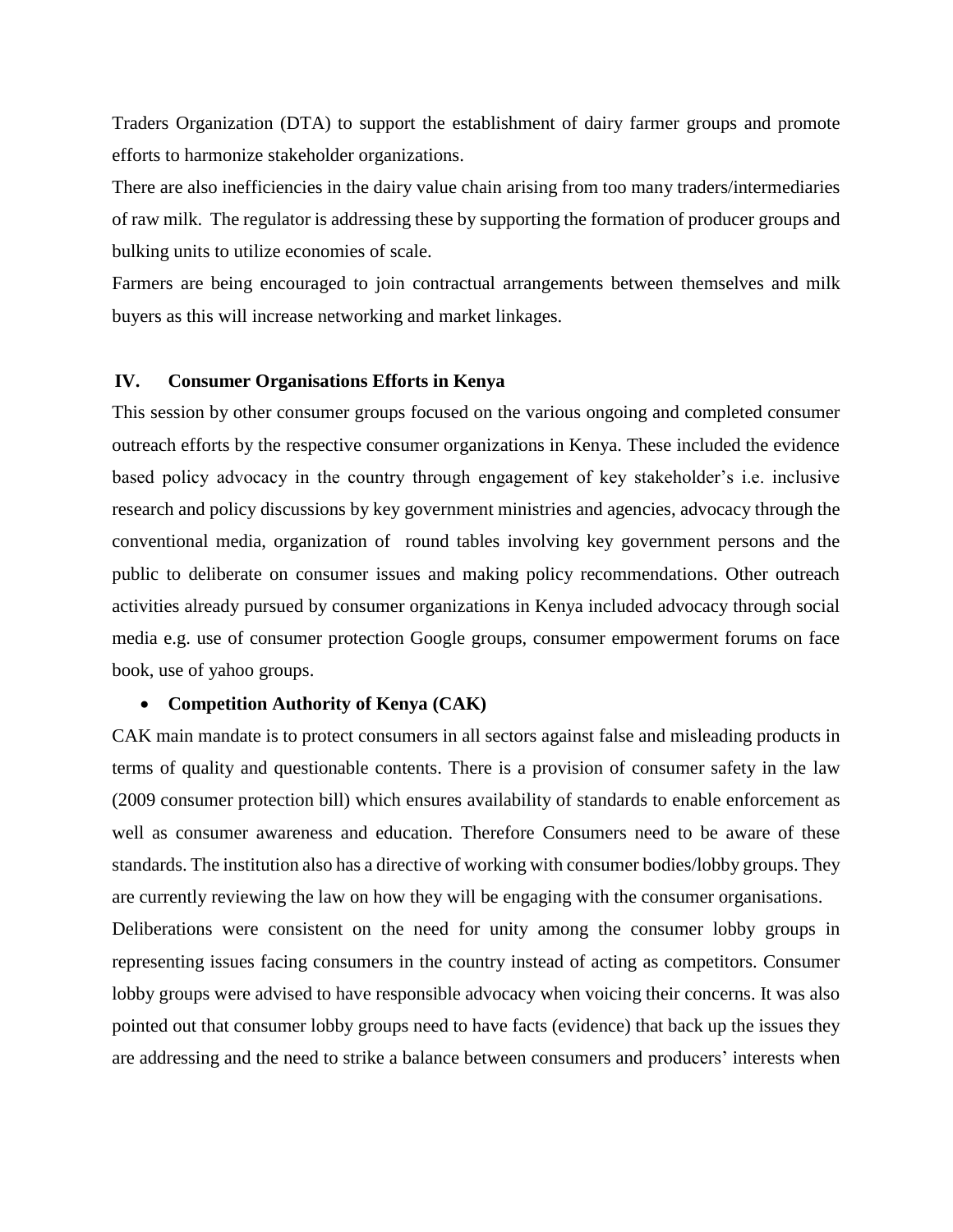addressing market concerns. The discussion also highlighted on other consumer protection initiatives by other bodies including education and consumer protection.

The Kenya consumer organisations and protection agencies had an opportunity to learn about Organic Consumer Alliance (OCA) and how they are dealing with consumer safety issues in the food/agriculture sector ranging from sharing information and best health practices to education.

It was echoed that there is the need for responsible advocacy when voicing emerging issues in the dairy and horticulture sector. When voicing consumer concerns, it is necessary for the consumer lobby groups to have facts that back up the issues they are addressing. The need to strike a balance between consumers and producers interests when addressing market concerns is important.

The credible role played by consumer watchdogs in terms of creating awareness and sensitization of consumers in regards to prevalence of unsafe foods in the market was echoed. Consumer organizations were called to put their house in order to allow for a structured mode of representation. SNV was concerned with the sustainability of consumer organizations in terms of taking forward the agenda of consumer protection in the country. CUTS re-emphasized that the main challenge affecting performance and sustainability of consumer lobby groups remains funding of consumer projects since most donors are yet to appreciate the importance of consumer protection in the country. It also pointed on the poor and ineffective representations of consumer interest into the regulatory process leading to frequent violations of consumer's socio-economic rights.

## **V. Way Forward and Recommendations on Consumer Protection in Dairy and Horticulture Sector**

This session's objective was to brainstorm and give suggestions on the way forward, from the emerging issues facing consumers. CUTS & SOCAA requested consumers' organisations to engage with them in addressing consumer concerns in the sector. The immediate approach was engagement with CAK whereby consumer organizations are to present their issues in regards to consumer protection. Competition authority of Kenya welcomed the idea of having consumer representation in the agency. They also noted the likelihood of pointing on the possibility of having consumer groups in their database for distribution of information and inclusion in their stakeholders' meetings and activities. The need for consumer lobby groups to have a partnership structure, which will ensure that they have one voice when presenting the consumer concerns to the regulators is of essence. OCA clarified that consumer organizations should come together to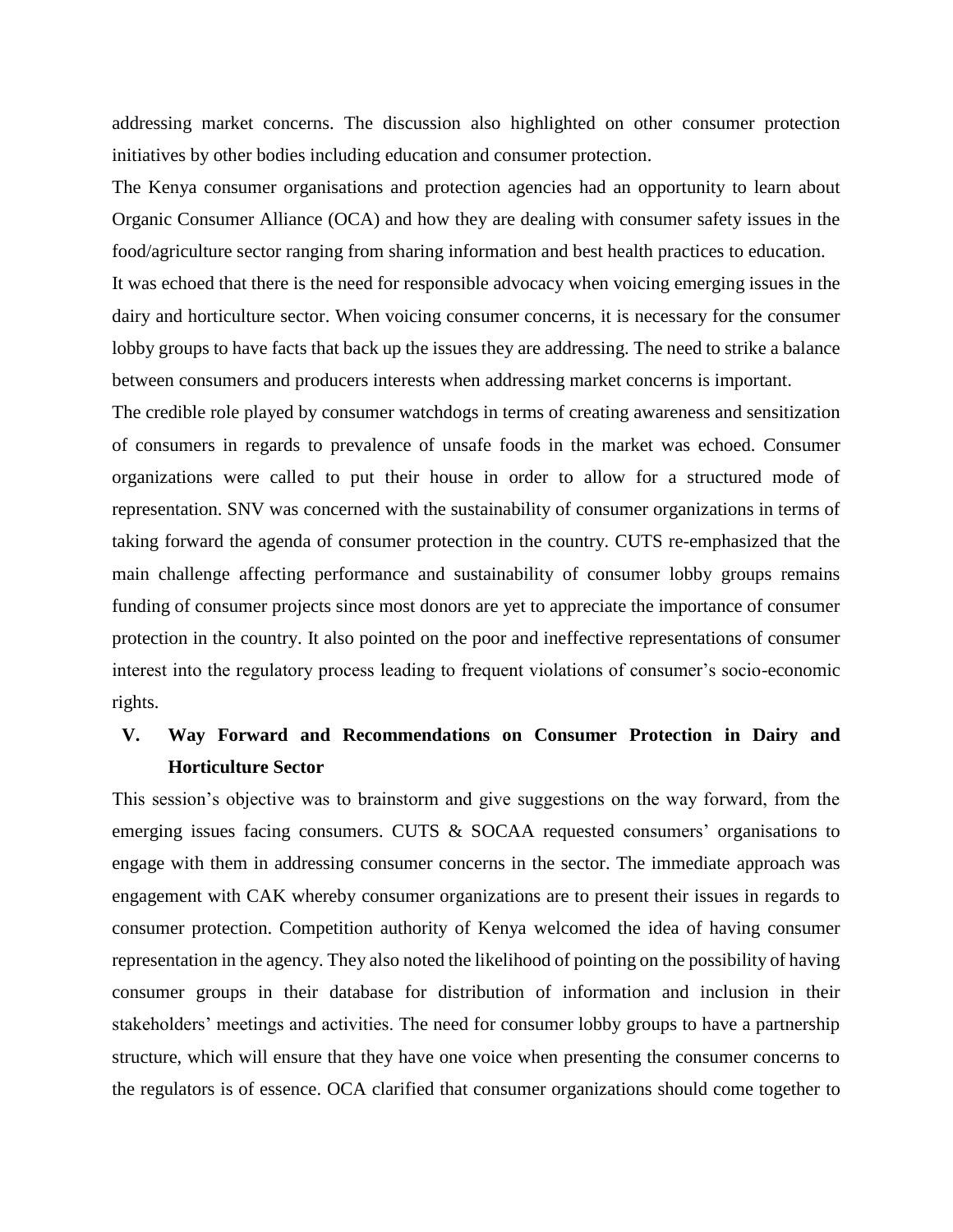voice their concerns through a harmonized ground. KDB reaffirmed that consumers need to be educated so that they know their rights as well as responsibilities and initiatives aimed at making the industry robust and more inclusive.

The consumer groups were tasked with responsibilities to increase the number of consumers reached with consumer education messages. In terms of realization of enforcement, CUTS and SOCAA were advised to organize all-inclusive activities to bring consumer groups members to deliberate on issues. This can also be enhanced by developing a database whereby, regulators can be reached to inform them on the consumer issues in the country.

## **VI. Action Points**

- It was agreed that each of the consumer organisations present to share their profile with CUTS to harmonize key programmatic areas and develop areas of engagement. This will be followed by a second meeting by key representatives of these organisations to develop an action plan/engagement framework.
- There is need to develop key partnerships with government agencies like KEBS, who are mandated for standardization. Also, with other policy making ministries for reviewing of existing polices for effectiveness for consumer food safety.
- Using the CUTS envisaged online platform to address consumer grievances and to make use of existing technologies like the mobile networks to reach out to a wider consumer base. Drawing in more consumer oragansiations to this platform will be better in addressing all these concerns.
- CUTS to take role in developing a strong consumer organsiation voice while working with others, it will also develop a food safety website and lobby and network with key institutions.

The meeting ended at 1:30 pm with closing remarks from Mr. Clement from CUTS and Mr. Eric from SOCAA.

| <b>Name</b>             | <b>Contacts</b>                 |
|-------------------------|---------------------------------|
| <b>Fredrick kariuki</b> | <b>SOCAA</b>                    |
|                         | <b>Fredsk.kariuki@gmail.com</b> |
|                         | 0722428079                      |

### **List of Participants**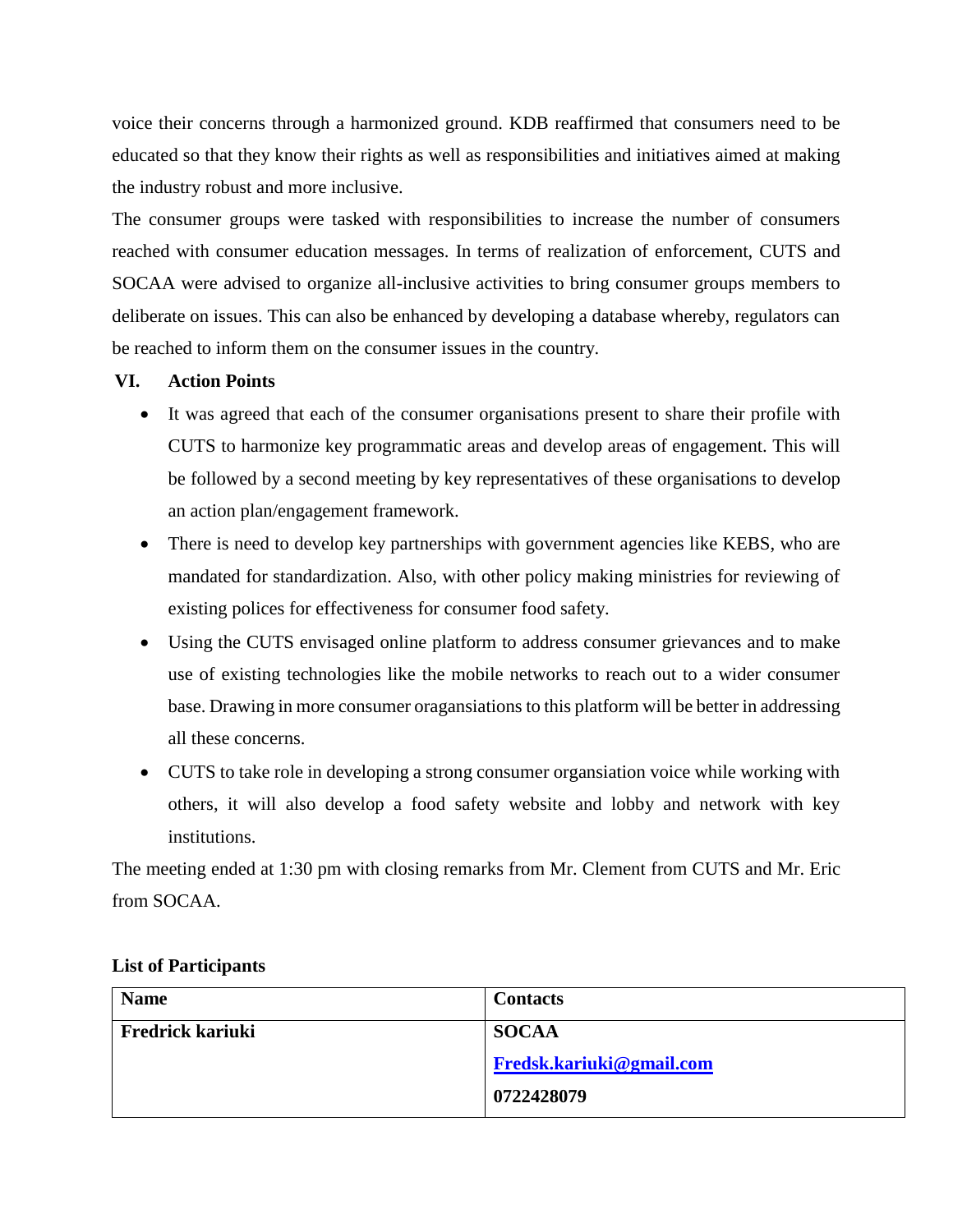| Mary A. Omollo        | Youth development network          |
|-----------------------|------------------------------------|
|                       | yenkenya@yahoo.com                 |
|                       | 0720382011                         |
| <b>Kituto kitele</b>  | Kenya dairy board                  |
|                       | kkitele@gmail.com                  |
|                       | 0712625822                         |
| Jane wacera           | Dairy traders association          |
|                       | <b>Jw.wacera@gmail.com</b>         |
|                       | 0722672867                         |
| Eric kimunguyi        | <b>NOVS-Bridge</b>                 |
|                       | Eric.kimunguyi@novis.bridge.co.ke  |
|                       | 0722976247                         |
| <b>Boniface owino</b> | <b>CUTS Nairobi</b>                |
|                       | boo@cuts.org                       |
|                       | 0736198027                         |
| Gertude mungoma       | Youth environmenta; network        |
|                       | yenkenya@yahoo.com                 |
|                       | 0733874341                         |
| Erick ogamo           | <b>SOCAA</b>                       |
|                       | eogamo@yahoo.com                   |
|                       | 0722779372                         |
| Dr. peter mokaya      | Organic consumer alliance          |
|                       | Peter.mokaya@organicconsumer.co.ke |
|                       | 0733435758                         |
| Mary njuguna          | <b>SNV Kenya</b>                   |
|                       | mnjuguna@snvworld.org              |
|                       | 0733794232                         |
| Gloria mbera          | <b>SNV Kenya</b>                   |
|                       | gmbera@snvworld.org                |
|                       | 0706612316                         |
| Zachary makanya       | <b>PELUM Kenya</b>                 |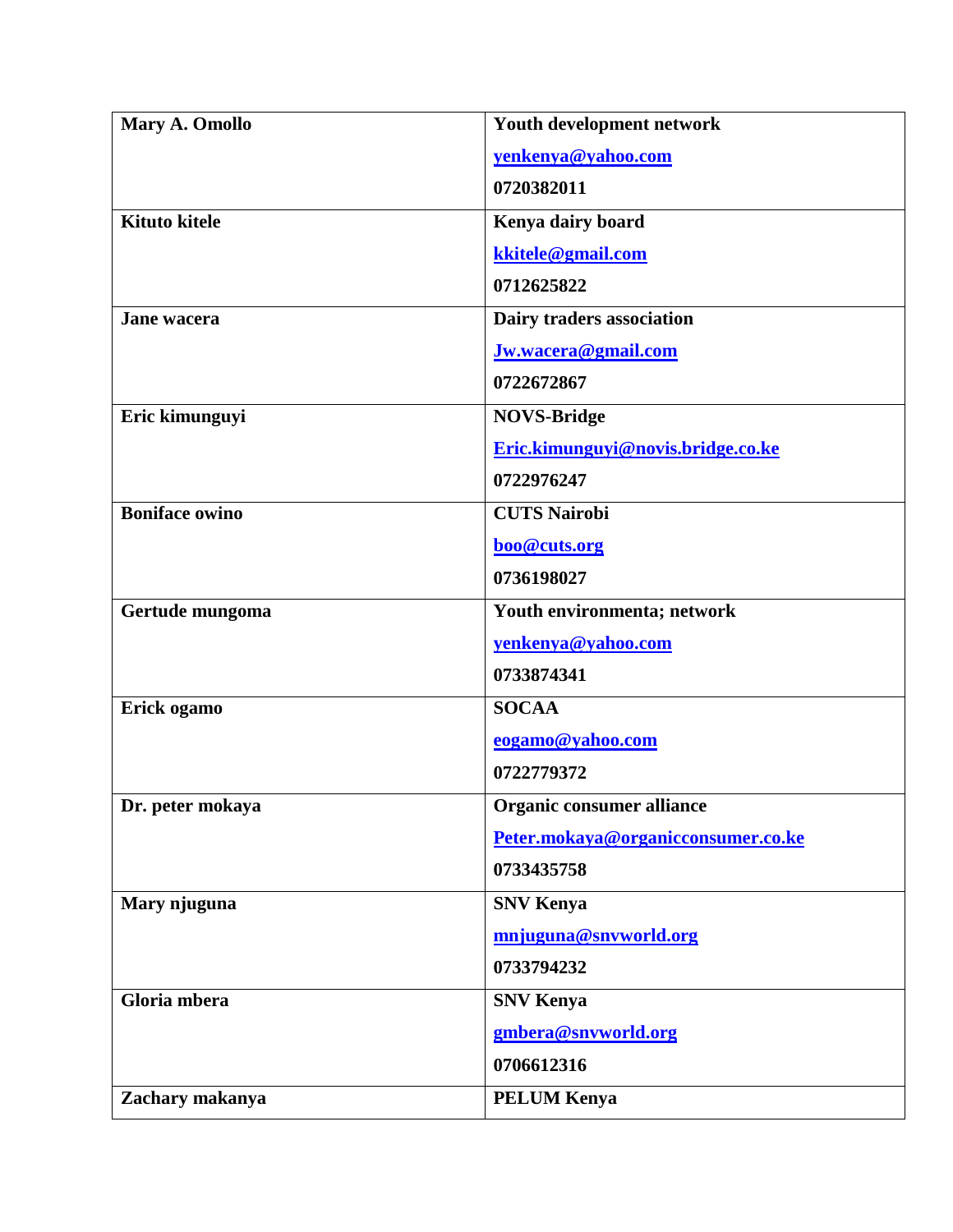|                         | makanya@pelum.net            |
|-------------------------|------------------------------|
|                         | 0714642916                   |
| Jacqueline chepkoech    | <b>Equity foundation</b>     |
|                         | chepkoechjk@gmail.com        |
|                         | 0715472221                   |
| Jorum odiemo            | Kenya consumer organisations |
|                         | Kco.org@yahoo.com            |
|                         | 0727430681                   |
| Daniel kiboi            | Karen country club           |
|                         | dkiboi@karen.or.ke           |
|                         | 0722206627                   |
| Vriginia kimani         | <b>PARC</b>                  |
|                         | Parcpest09@gmail.com         |
|                         | 0722782880                   |
| Gilbert kipyegon        | <b>AFA-HCD</b>               |
|                         | Bartuina91@gmail.com         |
|                         | 0722460183                   |
| <b>Evelyne</b> lusenata | <b>AAK</b>                   |
|                         | evelyn@agrochem.co.ke        |
|                         | 0734447777                   |
| <b>Micheal wauda</b>    | <b>CUTS Nairobi</b>          |
|                         | Michaelotieno23@yaoo.com     |
|                         | 0721612664                   |
| Francis murumbi         | <b>Flamingo horticulture</b> |
|                         | Francis.murumbi@flamingo.net |
|                         | 0722582946                   |
| Wilfed yako             | <b>HCD</b>                   |
|                         | wilfredgalana@gmail.com      |
|                         | 0715857727                   |
| <b>Brenda</b> obura     | <b>Ministry of health</b>    |
|                         | sikolobrendah@gmail.com      |
|                         |                              |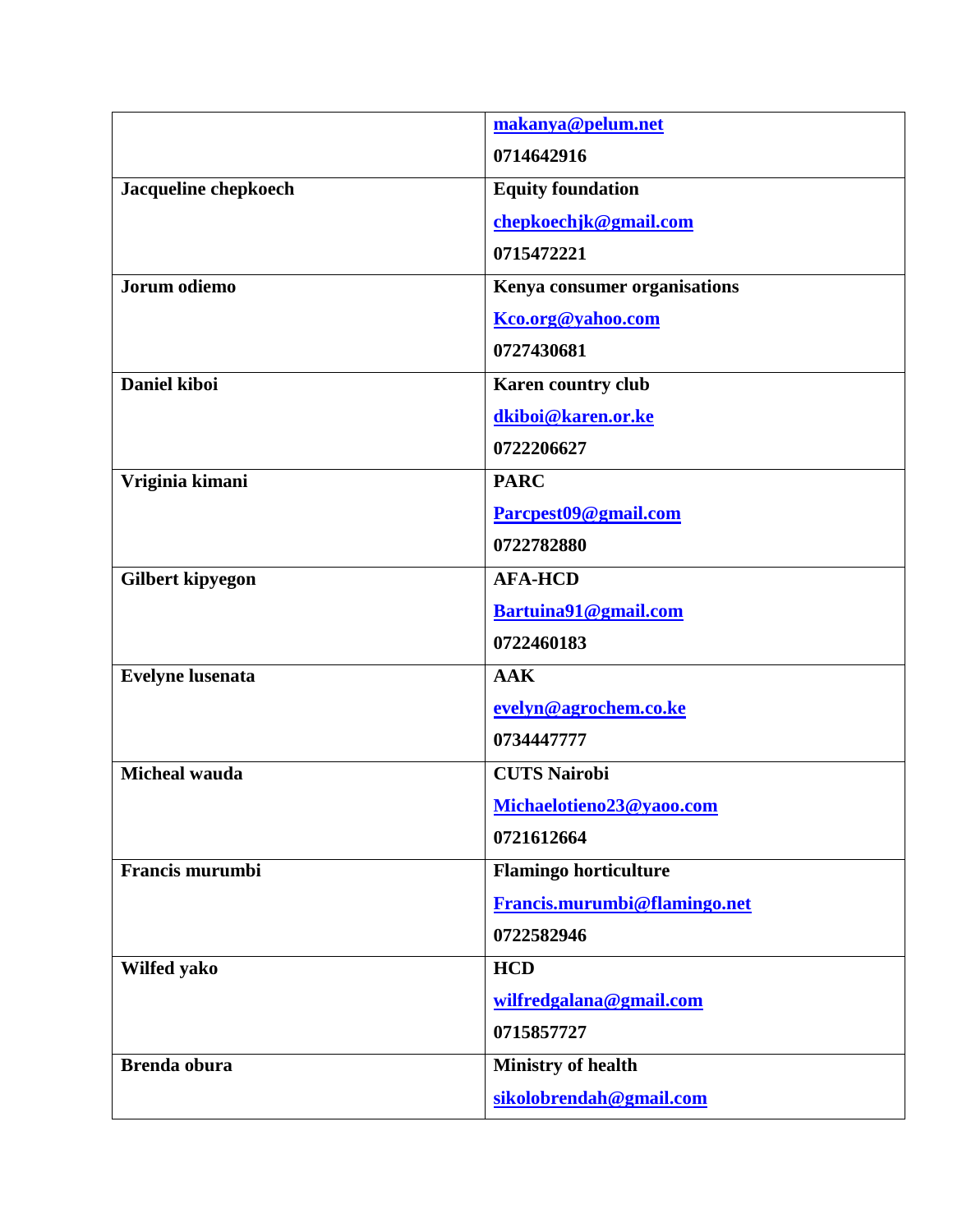|                        | 0711359009                                       |
|------------------------|--------------------------------------------------|
| d. azegele allan       | Min. of Agric, department of evetrinary services |
|                        | aazegele@kilimo.go.ke                            |
|                        | 0722968989                                       |
| Ashibon mwangi         | <b>Instareg</b>                                  |
|                        | ashibon@instareg.co.ke                           |
|                        | 0722354270                                       |
| Japhet ogutu           | <b>KARA</b>                                      |
|                        | jogutu@kara.or.ke                                |
|                        | 0722363399                                       |
| Samuel muita           | Dairy traders association                        |
|                        | Muita22@gmail.com                                |
|                        | 0724498295                                       |
| Patrick yegon          | Nyandarua dairies limited                        |
|                        | nyandaruadairieslimited@gmail.com                |
|                        | 0728420195                                       |
| John daina             | Competeion authority of kenya                    |
|                        | jkdaina@cak.go.ke                                |
|                        | 0722819836                                       |
| Stephen muchiri        | <b>SOCAA</b>                                     |
|                        | Stevei880@gmail.com                              |
|                        | 0722809320                                       |
| Shem odhiambo          | <b>SOCAA</b>                                     |
|                        | 0722864205                                       |
| <b>Daniel Asher</b>    | <b>CUTS Nairobi</b>                              |
|                        | doa@cuts.org                                     |
| Joan kebenei           | <b>CUTS Nairobi</b>                              |
|                        | kcj@cuts.org                                     |
|                        | 0712320195                                       |
| <b>Clement onyango</b> | <b>CUTS Nairobi</b>                              |